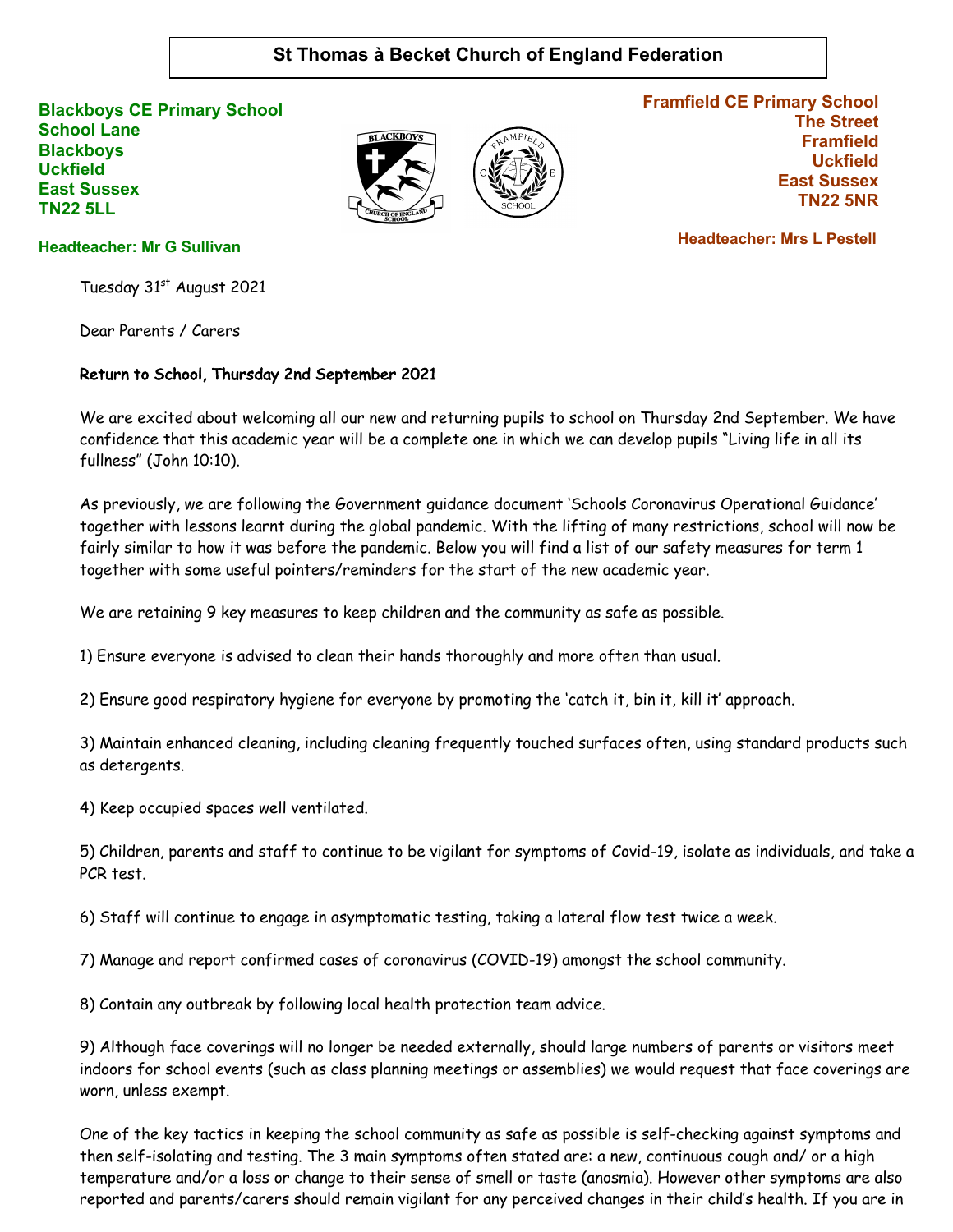any way concerned with your child's health, please keep your child home and seek a test. Please keep the school informed and updated as time progresses.

## Important Notes for September 2021

- With the change of restrictions, children under the age of 18 or adults who are fully vaccinated will no longer be required to self-isolate if they are contacted by NHS Test and Trace as a close contact of a positive COVID-19 case. This will help school attendance. If a pupil has symptoms and is awaiting a test result, the rest of that child's family may continue with their everyday routine and attend school. Should a positive outcome result, the pupil isolates for 10 days, we communicate that fact confidentially to the school community and seek East Sussex Public Health advice on our next steps. We will no longer be communicating every "possible case" to the school community, only positive cases.
- In assembly on Thursday 2nd September, we will once again re-iterate to all our pupils the importance of good hand hygiene and the use of tissues. The school will continue to provide hand sanitiser for use should children wish to use it, but please remember that children are very welcome to bring in their own for personal use, as long as they are aware of how to use it properly.
- Following Government Guidance, we will no longer be operating as a Key Stage 1 and Key Stage 2 bubble. Children will mix together for playtime and lunchtime. We will have assemblies together in the school hall. There will be no staggered drop off or pick up times. There will be more flexibility in classroom seating plans. Learning resources can once again be shared across classes. The school water fountain will be in use, but it is advisable that all pupils continue to bring a named water bottle daily.
- In the morning, the school gate will open at 8:40am whereby pupils and parents may come into the playground to wait or may leave their child at the gate to independently wait in the playground with friends. A member of staff (usually Mr Sullivan) will be on duty at the gate to help with this. The school bell will be rung at 8:50am and Class 2, 3, 4 and 5 children will then head into school via their cloakrooms. Class 1 staff will come to the playground at 8:50am to collect Class 1 pupils and lead the line around the side of the school building with entry via the Class 1 outside area. Waiting parents are then to leave the school premises. Children arriving between 8:50 and 8:55am will go straight into school from the school gate. The gate will be closed at 8:55am, by which time everyone will be present.
- Playtime for all pupils will return to being 10:45-11am. Lunchtime for all pupils will be 12-1pm. To begin the term all Reception pupils will be allocated a year 6 buddy, who will help them at these times.
- At the end of the school day, all classes will finish at 3:15pm. The school gates will be opened at 3:10pm and parents invited to come into the playground to wait. Class 1 parents will need to walk around the side of the school to wait in the Class 1 outside area. Please also exit around the side of the school too. Class 2 parents should wait by the Class 2 external door. Class 3, 4 and 5 pupils will make their way independently to the school playground to find their parents. The school gate will be closed at 3:25pm. \*
- Some children will select after school clubs or use wrap around care at the end of the day. A club list will be distributed at the start of term. \*
- Breakfast Club and After-School Club will begin on Thursday 2nd September, and children of all ages will be able to mix together during this wrap-around care. Please book in, in the usual way via an email to office@blackboys.e-sussex.sch.uk . As in previous terms, we expect wrap-around care to actually be needed, not as a lifestyle choice or a way of having staff supervised play dates. \*
- At drop off or pick up, face coverings are no longer required, but obviously adults may choose to wear them if they prefer. We will revert to just using the pedestrian gate for access and there will be no one way system. Could we take this opportunity to remind parents that dogs are not to enter the school site. If you wish your child to walk home independently, please ensure you have sent written permission to the school office. All other children will be picked up from the playground or gate by their parents/named carer. \*
- First aid requirements will continue to be led by our First Aiders, Miss Pavitt and Mrs Pomfret, in the first aid room. If your child needs prescribed medication, please contact the School Office by e-mail to be sent an electronic version of the Parental Medication Form to complete and return. Should a child display symptoms of Covid-19 whilst at school, parents will be contacted immediately and asked to collect their child. The child will be kept in the first aid room until collection, with our first aid staff using PPE. Once collected the first aid room will be thoroughly cleaned.
- Should a pupil need to self-isolate while awaiting a test result or due to a positive result, when well enough, they will be expected to learn at home during the self-isolation period. Remote education will be provided